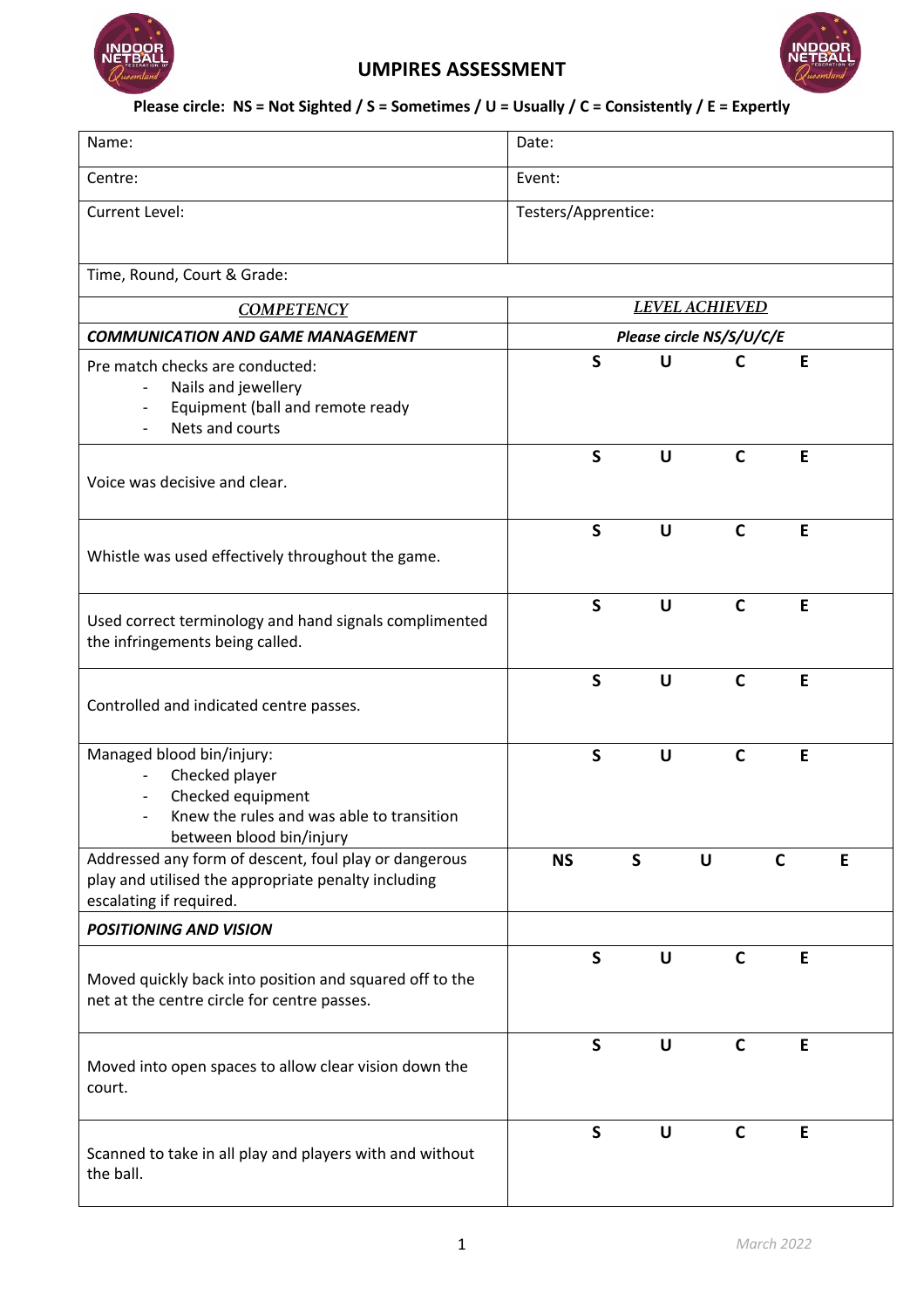| Used vision to look down the court to sight early<br>infringements.                                                                                                                                                       |           | $\mathsf{S}$ |              | U            |              | C           |              | E |   |
|---------------------------------------------------------------------------------------------------------------------------------------------------------------------------------------------------------------------------|-----------|--------------|--------------|--------------|--------------|-------------|--------------|---|---|
| Penalties were applied or advantaged was used in a timely<br>manner that was consistent throughout the game.                                                                                                              |           | $\mathsf{S}$ |              | U            |              | $\mathbf C$ |              | E |   |
| <b>MINOR INFRINGEMENTS</b>                                                                                                                                                                                                |           |              |              |              |              |             |              |   |   |
| Stepping was identified and penalised.                                                                                                                                                                                    |           | $\mathsf{S}$ |              | $\mathsf{U}$ |              | C           |              | E |   |
| Playing area infringements were identified and penalised<br>including:<br><b>Breaking</b><br>$\overline{\phantom{a}}$<br>Offside<br>$\overline{\phantom{a}}$<br>Not wholly within goal circle<br>$\overline{\phantom{a}}$ | <b>NS</b> |              | S            |              | U            |             | $\mathsf{C}$ |   | E |
| Playing the ball penalties were identified and penalised<br>including:<br>Held ball<br>Replayed ball<br>$\overline{\phantom{a}}$<br>Short pass                                                                            | <b>NS</b> |              | $\mathsf{S}$ |              | $\mathsf{U}$ |             | $\mathsf{C}$ |   | E |
| Penalties were identified for over a third and incorrect<br>centre pass infringements.                                                                                                                                    | <b>NS</b> |              | $\mathsf{S}$ |              | U            |             | $\mathsf{C}$ |   | E |
| <b>NET ABUSE</b>                                                                                                                                                                                                          |           |              |              |              |              |             |              |   |   |
| Net abuse was identified and penalised setting the penalty<br>correctly with the player on the net side and making no<br>forward movement before the release of the ball.                                                 |           | $\mathsf S$  |              | U            |              | C           |              | E |   |
| <b>TOSS UPS</b>                                                                                                                                                                                                           |           |              |              |              |              |             |              |   |   |
| Was able to award and correctly control toss ups when:<br>Ball hit the umpire and impeded play/players<br>$\overline{\phantom{a}}$<br>Ball became dead/left playing area<br>$\overline{\phantom{a}}$                      | <b>NS</b> |              | S            |              | U            |             | C            |   | E |
| <b>MAJOR INFRINGEMENTS</b>                                                                                                                                                                                                |           |              |              |              |              |             |              |   |   |
| Recognised and penalised contact, including controlling the<br>penalty.                                                                                                                                                   |           | $\mathsf{S}$ |              | U            |              | C           |              | Е |   |
| Was able to identify between fair contest and what<br>interfered, including controlling the penalty.                                                                                                                      |           | $\mathsf{S}$ |              | $\mathsf{U}$ |              | $\mathbf C$ |              | E |   |
| Identified penalties for causing contact and dangerous play<br>and dealt with players accordingly.                                                                                                                        | <b>NS</b> |              | S            |              | U            |             | $\mathsf{C}$ |   | E |